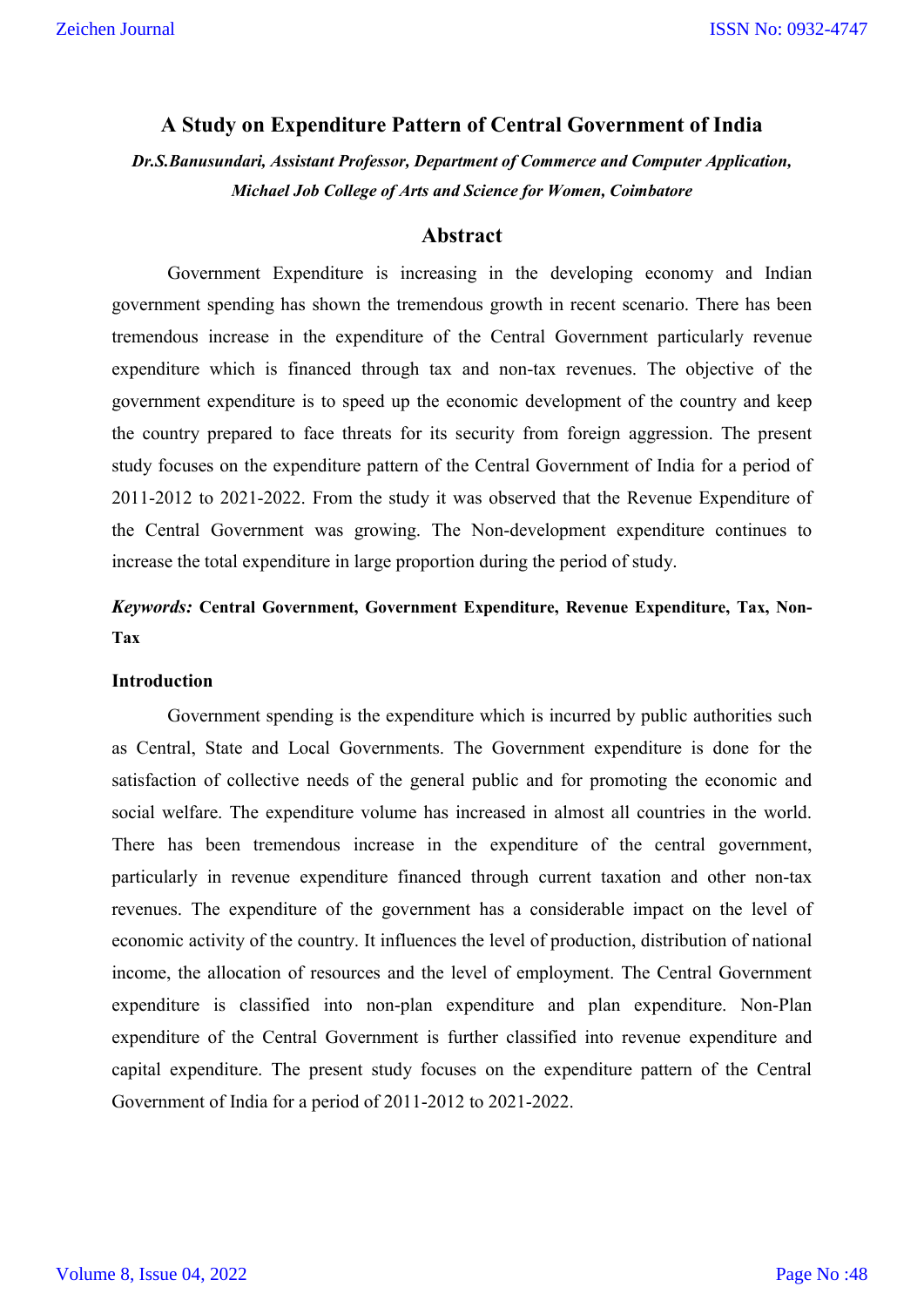## **Reasons for Growth of Government Expenditure**

- Every state must provide in the budget enough resources to maintain big and strong defence forces.
- Development of service and technology and consequent expansion of armament in the nuclear field.
- The growth of the spirit of economic nationalism and universal desire for economic self sufficiency have increased state activities contributing enormous growth in the government expenditure.
- The increase in the population has further led to increased state activity.
- There is a great increase in the volume of public debt and consequently payment of interest charges called debt service charges.

#### **Classification of Expenditure**

**Productive and Unproductive Expenditure:** While some expenditures are in the nature of consumption, others are in the nature of investment and help the economy in improving its productive capacity. Under the laissez-faire system, the only productive public expenditure is those which are incurred to create and maintain social overheads. Expenditures on administration, defence, justice, law and order, etc., are unproductive.

**Transfer and Non-Transfer Expenditure**: A transfer expenditure is a payment without corresponding receipt of goods and services by the state. Examples of transfer expenditure are interest payment, old age pensions and unemployment benefits, etc.

**Non – Transfer Expenditure:** Is that by which the state pays for its purchases or use of goods and services. Such a use of resources by the state may be for consumption purposes or the investment purposes. Expenditure on defence education and such like things are all of non-transfer or real expenditure.

**Revenue and Capital Expenditure:** Revenue expenditure of the Government includes all current expenditure on administration including defence and public commercial undertakings such as, railways, post and telegraphs and grand in aid to the states. In other words, expenditure which does not result is creation of assets is treated as revenue expenditure.

**Capital Expenditure:** Consists of acquisition of assets like land of buildings, machinery equipment, as also investments in shares, etc., and loans and advances granted by central government to state and union territory government companies, corporation and other parties.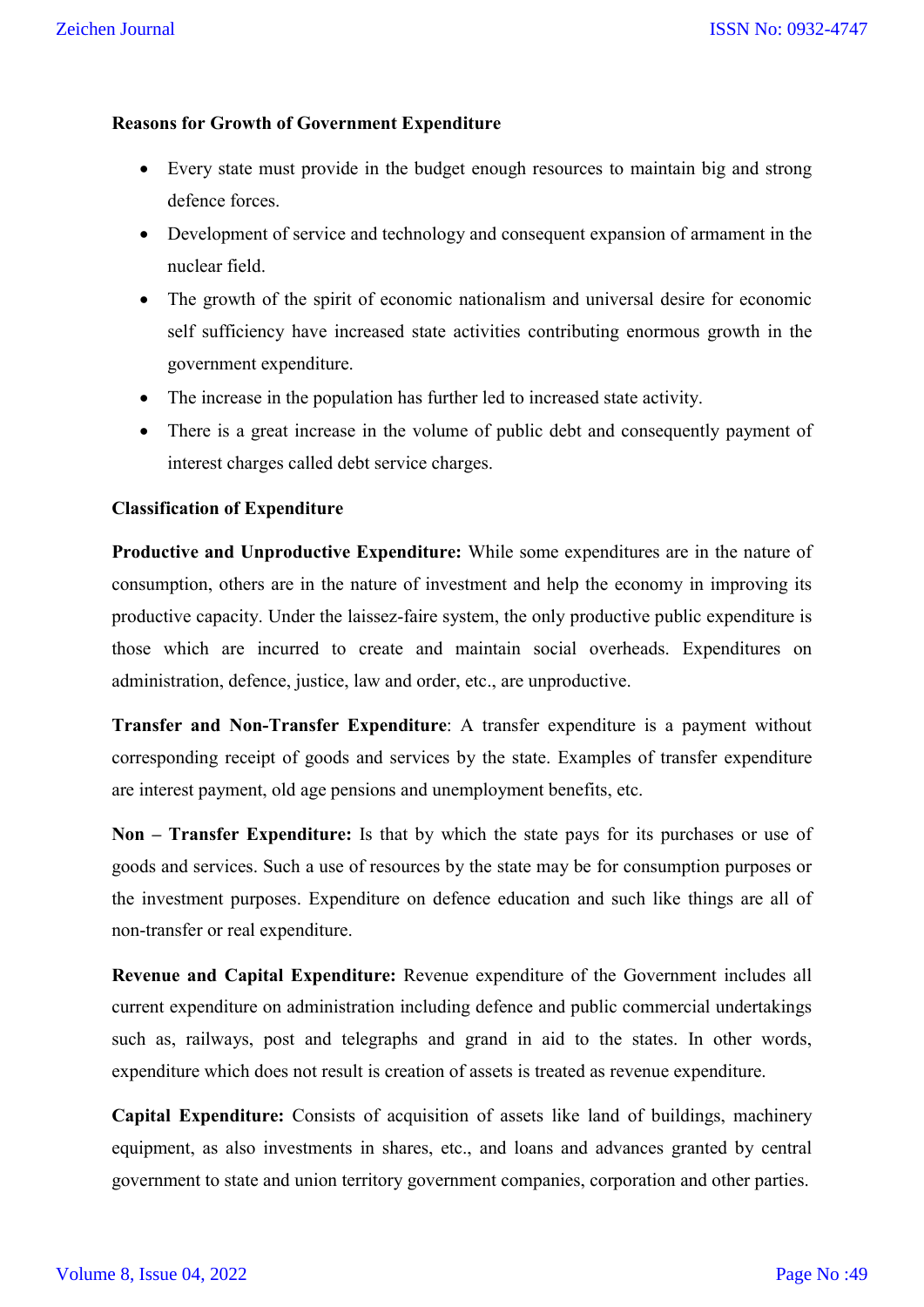**Plan and Non-Plan Expenditure:** Plan expenditure is that the public expenditure which represents current development and investment outlays that arise due to plan proposals.

**Non-Plan Expenditure:** Is all other expenditure for which the government is supposed to do or committed to do or obliged to do. It includes both developmental and non-developmental expenditure.

**Developmental and Non- Developmental Expenditure:** Developmental expenditure includes plan expenditure of railways, posts and tele communications and non-departmental commercial undertakings which are financed out of their internal and extra budgetary resources including market borrowings and term loans from financial institutions to State Governments.

**Non-development expenditures** include expenditures on defence, interest payments, tax collection, police and other expenditures. Other expenditures includes that on general administration, pensions, ex-gratia payments to former rulers, famine relief, subsidies on food and controlled cloth, grants and loans to foreign countries and loans for non-development purpose to other parties etc.

### **Review of Literature**

**Jovi Varghese.M.S., (2019),** has investigated the government expenditure with the macroeconomic indicators of India. Based on the data the study resulted that there is a significant relationship between the total and sectoral government expenditures and with macroeconomic indicators. The study states that the government spending has a significant effect on the economic growth of the nation.

**Gunwant.B.Gadbade., and Chandrakant.N. Kokate., (2021),** has studied the trend and composition of government expenditure in education sector done by both the central and state government of India. It was analyzed that the percentage share of state government is declined and the central government is increasing gradually during the study period.

**Ravindra Kumar., (2019),** has studied the public expenditure of India and its impact in economic development. The study was narrowed by analyses of government expenditure made in government schemes. The result shows that the Government schemes has successfully implemented the total public expenditure has increased. The study has suggested that increase in government expenditure to increase the economic development of India in the recent scenario and has become first largest economy in the world.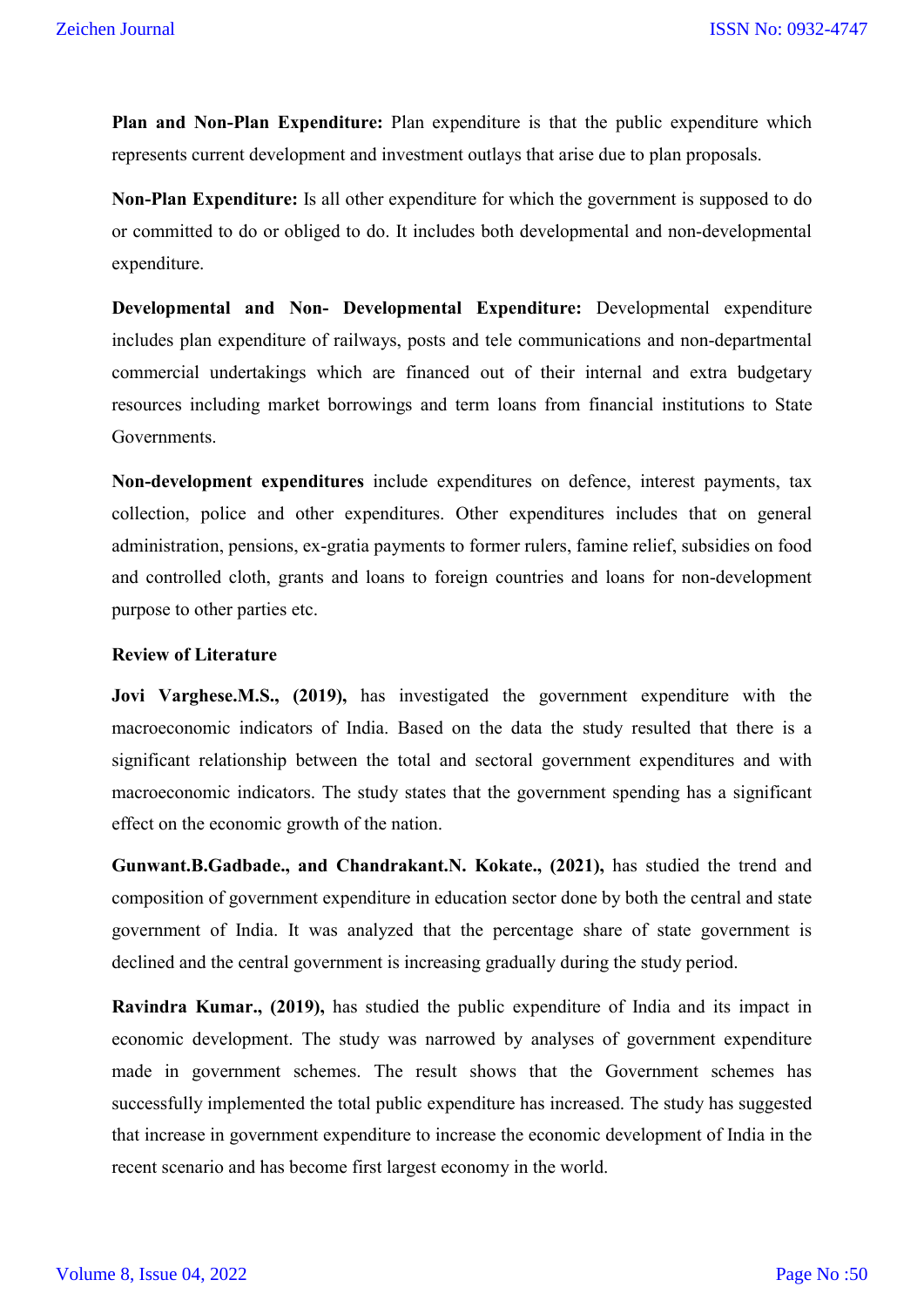#### **Scope of the Study**

The government expenditure on recent scenario most of the expenditure was revenue nature. Capital expenditure (including grants-in-aid for the creation of capital assets) were about one-fifth of the total expenditure. The interest payments and defence expenditure were the two big expenditures of the central government which was about 24 percent and 17 percent. About 4 to 5 percent of the finance goes into external affairs and 6 to 7 percent was sponsored by Centre through schemes to the states. It is to be noted that non-development expenditure increases a large proportion in the total expenditure. Defence, debt services and administrative expenses are increasing significantly which are responsible for the growth in government expenditure. On this background the study focuses on analyzing the expenditure pattern of Central Government of India for the period 2015-2016 to 2020-2021.

#### **Objectives of the Study**

- To examine the growth pattern of expenditure of Central Government of India from 2010-2011 to 2021-2022.
- To access the total expenditure of the central Government of India during the study period.
- To examine the non-plan revenue expenditure for major selected items of Central Government.

#### **Research Methodology:**

The study is based on Secondary data. The data is collected from various articles, magazines, websites and books. The period of study covers from 2010-2011 to 2021-2022. The collected data is manipulated using Annual and Compound Growth Rate, Mean, Standard Deviation and Linear Trend analysis.

### **Analysis and Discussions**

#### **Expenditure of the Central Government**

During the study period there has been tremendous increase in the expenditure of the Central Government, particularly in revenue expenditure financed through current taxation and other current tax revenues. The Central Government revenue expenditure is classified into Civil expenditure which includes general services, social and community services and economic services. Defence expenditure and grants-in-aid to states and union territories.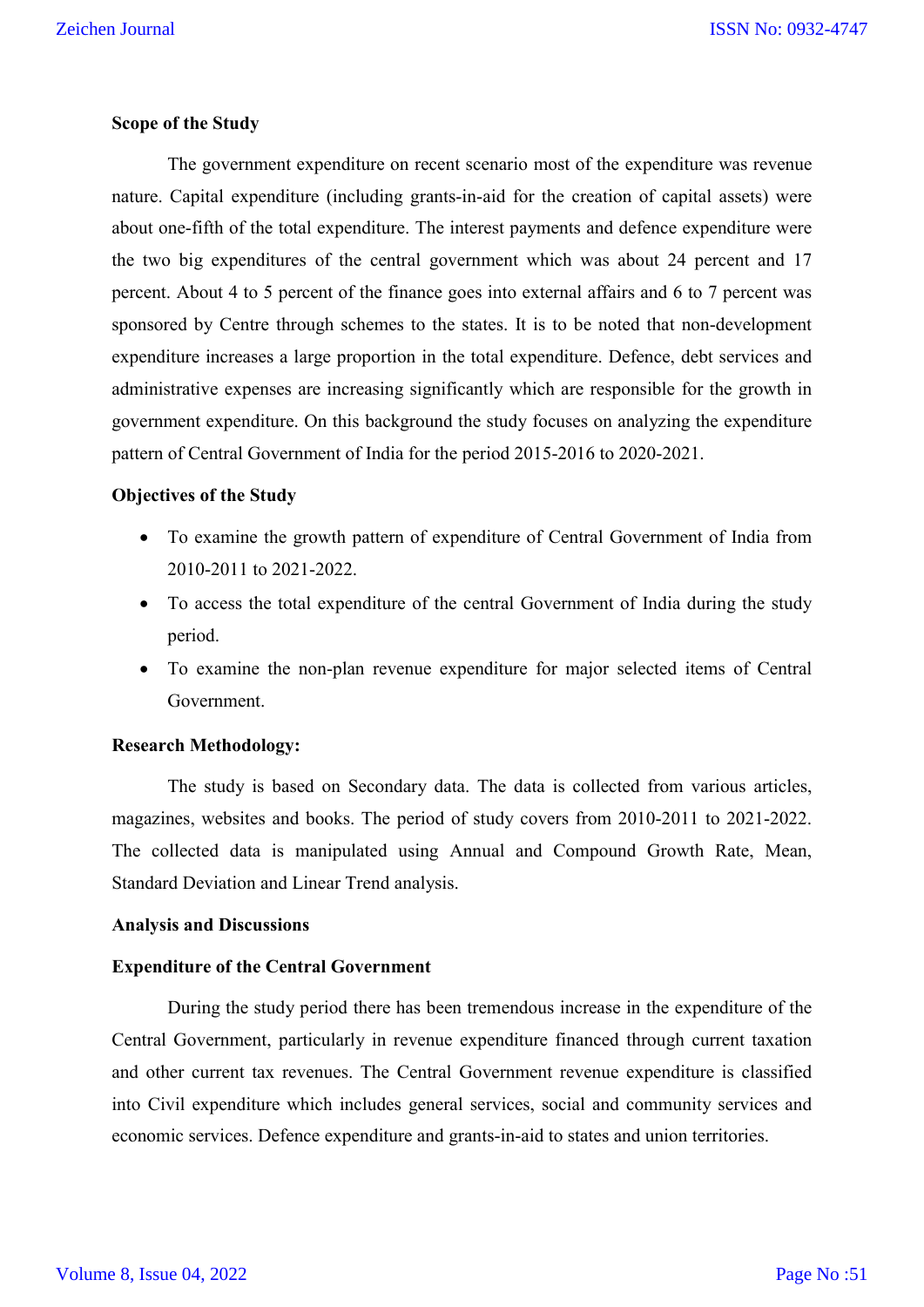|                           |               |              | (INR in Crores)          |
|---------------------------|---------------|--------------|--------------------------|
| Year                      | <b>Actual</b> | <b>Trend</b> | <b>AAGR</b>              |
| 2010-2011                 | 1040723       | 2467103      | $\overline{\phantom{a}}$ |
| 2011-2012                 | 1145785       | 1328805      | 10.10                    |
| 2012-2013                 | 1243514       | 1442635      | 8.53                     |
| 2013-2014                 | 1371772       | 1556464      | 10.31                    |
| 2014-2015                 | 1466992       | 1670294      | 6.94                     |
| 2015-2016                 | 1537761       | 1784124      | 4.82                     |
| 2016-2017                 | 1690584       | 1897954      | 9.94                     |
| 2017-2018                 | 1878833       | 2011784      | 11.14                    |
| 2018-2019                 | 2007399       | 2125614      | 6.84                     |
| 2019-2020                 | 2349645       | 2239444      | 17.05                    |
| 2020-2021                 | 2630145       | 2353274      | 11.94                    |
| 2021-2022                 | 2929000       | 2467103      | 11.36                    |
| Mean                      | 1841039       |              |                          |
| <b>Standard Deviation</b> | 583890.60     |              |                          |
| <b>CAGR</b><br>$\sqrt{ }$ | 8.14          |              |                          |

# **Table 1.1 Trend Showing the Revenue Expenditure of Central Government of India from 2010-2011 to 2021 -2022**

**Source: Computed**



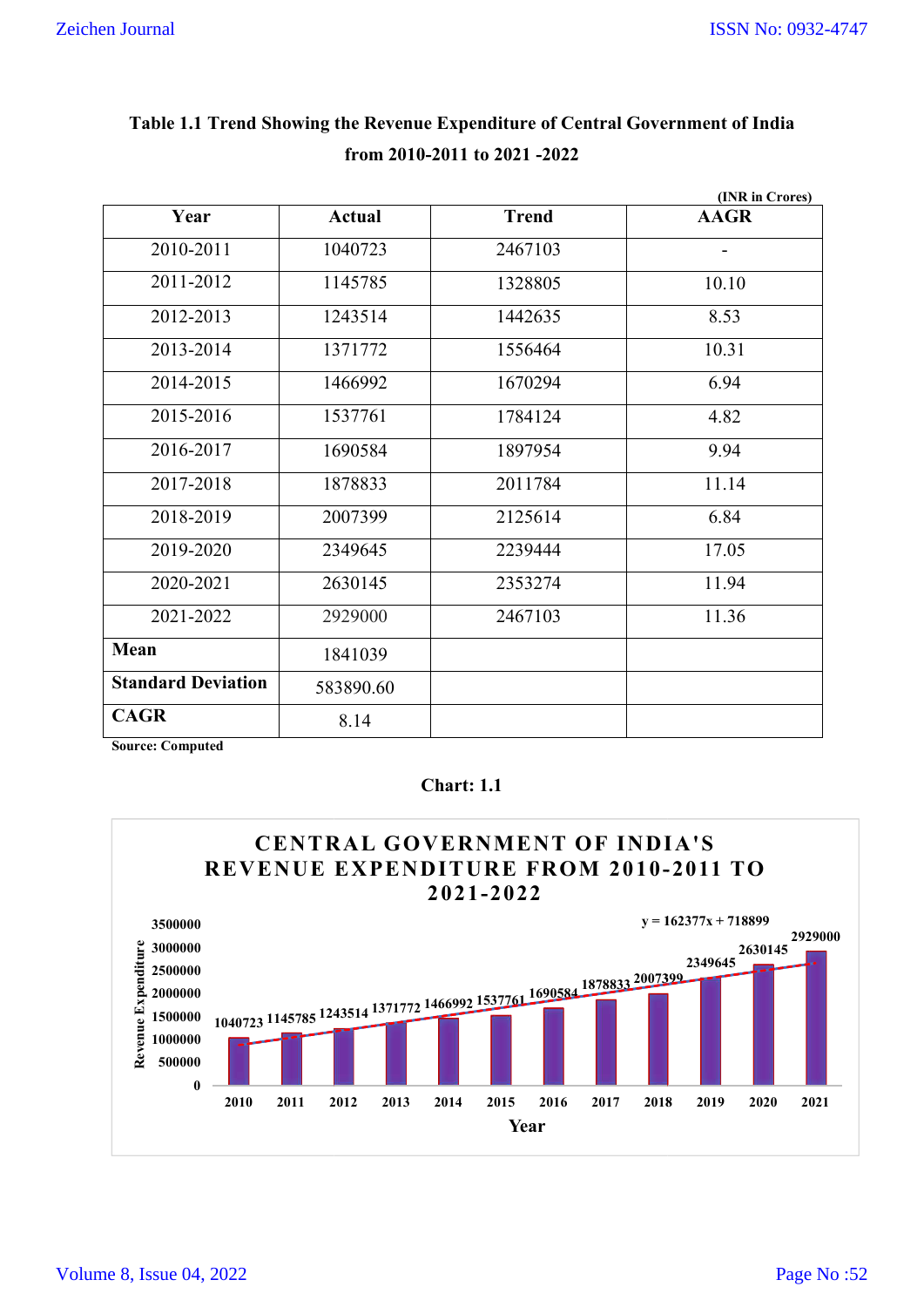The table 1.1 shows the growth pattern of revenue expenditure of India during the period 2010-2011 to 2021-2022. It is observed that during the study period the Central Government revenue expenditure is growing from INR. 1040723 crores in 2010 -2011, the revenue expenditure has increased to INR. 2929000 crores in the year 2021-2022. The compound growth rate during the study period was about 8.14 percent. On the Average annual growth rate of revenue expenditure, it was predicted there is huge growth rate during 2019-2020. The increase in revenue expenditure is due to increased defence commitments, expansion of administration, the Government's International Commitments, increase in participation in nation-building activities like education and public health, rise in prices all these were responsible for increased revenue expenditure of the Central Government.

# **Table 1.2 Trend Showing the Capital Expenditure of Central Government of India from 2010-2011 to 2021 -2022**

|                           | (INR in Crores) |              |             |
|---------------------------|-----------------|--------------|-------------|
| Year                      | <b>Actual</b>   | <b>Trend</b> | <b>AAGR</b> |
| 2010-2011                 | 156605          | 391865.95    |             |
| 2011-2012                 | 158580          | 197317.95    | 1.26        |
| 2012-2013                 | 166858          | 216772.71    | 5.22        |
| 2013-2014                 | 187675          | 236227.47    | 12.48       |
| 2014-2015                 | 196681          | 255682.23    | 4.80        |
| 2015-2016                 | 253022          | 275136.98    | 28.65       |
| 2016-2017                 | 284610          | 294591.74    | 12.48       |
| 2017-2018                 | 263140          | 314046.50    | $-7.54$     |
| 2018-2019                 | 307714          | 333501.26    | 16.94       |
| 2019-2020                 | 348907          | 352956.02    | 13.39       |
| 2020-2021                 | 412085          | 372410.78    | 18.11       |
| 2021-2022                 | 554236          | 391865.53    | 34.50       |
| Mean                      | 284864.36       |              |             |
| <b>Standard Deviation</b> | 119143.19       |              |             |
| <b>CAGR</b>               | 10.99           |              |             |

**Source: Computed**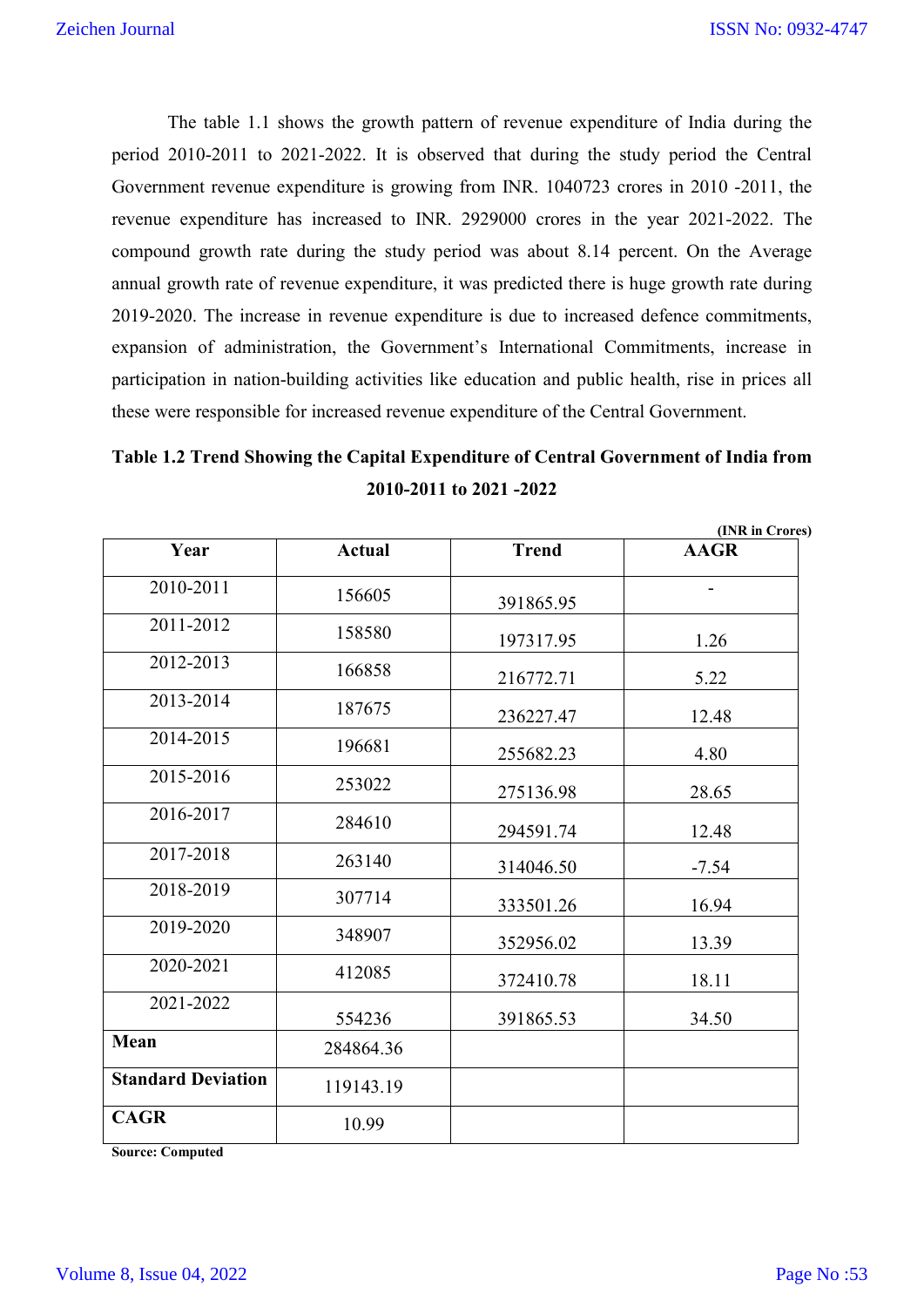



The table 1.2 shows the capital expenditure of central Government of India for the period 2010-2011 to 2021-2022. The central government's capital expenditure consists of plan and non-plan expenditure. It consists of loans to states and union territories f plan projects and loans to foreign governments, expenditure for economic development, on social and community development, defence and general services. It was observed that there is positive trend in capital expenditure of the Central Government of India. It was about INR.156605 crores in 2010-2011 to INR 554236 crores in 2021-2022. It was observed from the budget estimation of 2015 2015-2016 to 2019-2020 was revenue in nature. Further the capital expenditure was about one-fifth of the total expenditure. The compound annual growth rate of the capital expenditure during the study period was about 10.99 percent. The transfers to states and union territories of the Central Government were about 6 to 7 percent. Moreover, it was only less than half were spend on economic and social development during the period 2015-2016 to 2016-2017. 2011 to 2021-2022. The central government's capital expenditure consists of plan expenditure. It consists of loans to states and union territories for financing and loans to foreign governments, expenditure for economic de table 1.2 shows the capital expenditure of central Government of India for the<br>-2011 to 2021-2022. The central government's capital expenditure consists of<br>n-plan expenditure. It consists of loans to states and union terri and 20000<br>
and 20000 156608 188880 166888 187675 196669<br>
2010 2011 2012 2013 2014 2015 2016 2017 2018 2019 2020 2021<br>
2010 2011 12012 2021 2022 The central government's capital expenditure consists of<br>
2010-2011 to 2021-20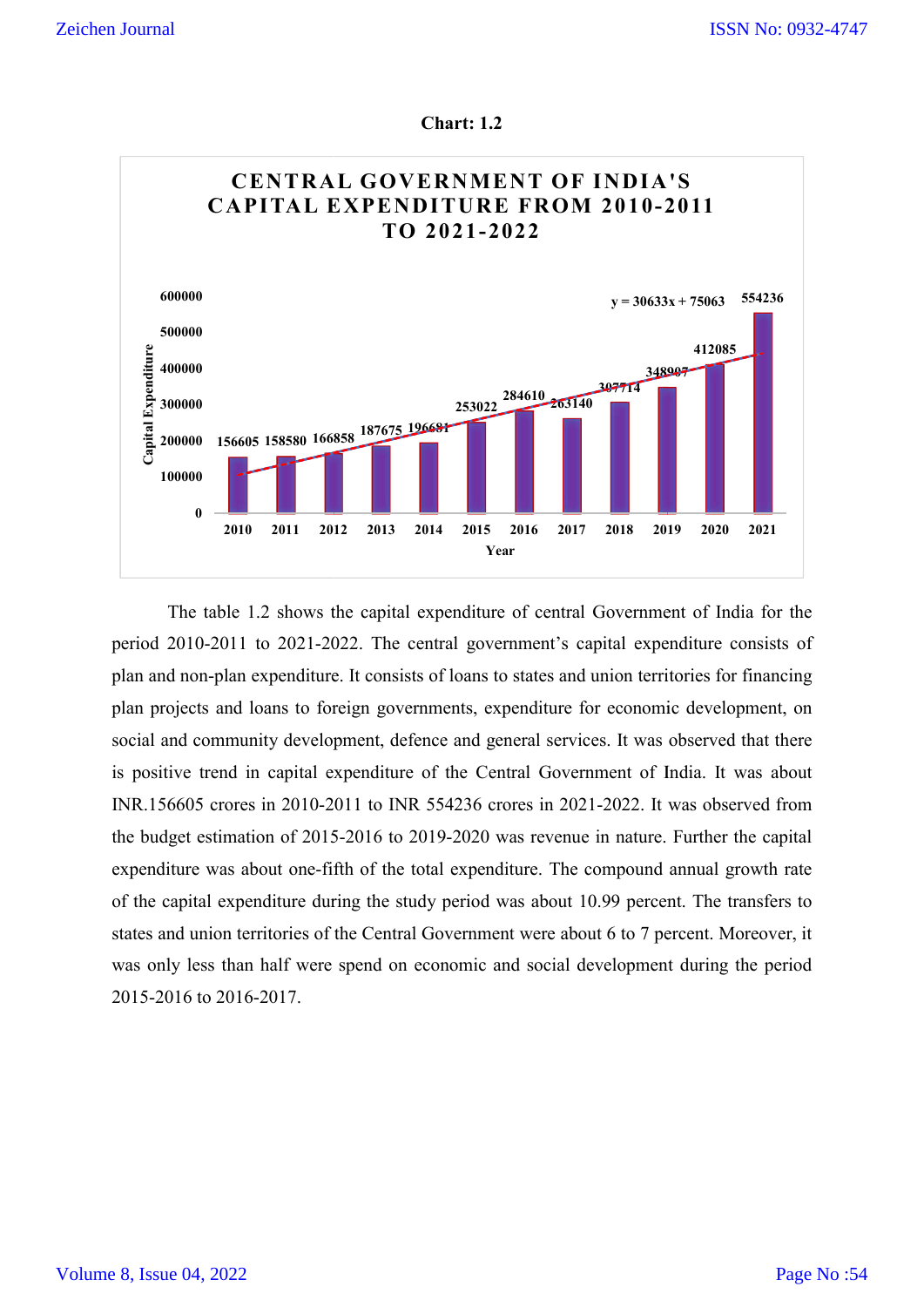| Table 1.3 Trend Showing the Total Expenditure of Central Government of India from<br>2010-2011 to 2021 -2022 |               |              |                 |  |  |
|--------------------------------------------------------------------------------------------------------------|---------------|--------------|-----------------|--|--|
|                                                                                                              |               |              | (INR in Crores) |  |  |
| Year                                                                                                         | <b>Actual</b> | <b>Trend</b> | <b>AAGR</b>     |  |  |
| 2010-2011                                                                                                    | 1197328       | 2858968.97   |                 |  |  |
| 2011-2012                                                                                                    | 1304365       | 1526122.58   | 8.94            |  |  |
| 2012-2013                                                                                                    | 1410372       | 1659407.22   | 8.13            |  |  |
| 2013-2014                                                                                                    | 1559447       | 1792691.86   | 10.57           |  |  |
| 2014-2015                                                                                                    | 1663673       | 1925976.50   | 6.68            |  |  |
| 2015-2016                                                                                                    | 1790783       | 2059261.14   | 7.64            |  |  |
| 2016-2017                                                                                                    | 1975194       | 2192545.77   | 10.30           |  |  |
| 2017-2018                                                                                                    | 2141973       | 2325830.41   | 8.44            |  |  |
| 2018-2019                                                                                                    | 2315113       | 2459115.05   | 8.08            |  |  |
| 2019-2020                                                                                                    | 2698552       | 2592399.69   | 16.56           |  |  |
| 2020-2021                                                                                                    | 3042230       | 2725684.33   | 12.74           |  |  |
| 2021-2022                                                                                                    | 3483236       | 2858968.97   | 14.50           |  |  |
| <b>Mean</b>                                                                                                  | 2125903.45    |              |                 |  |  |
| <b>Standard Deviation</b>                                                                                    | 700175.012    |              |                 |  |  |
| <b>CAGR</b>                                                                                                  | 8.53          |              |                 |  |  |

# **Table 1.3 Trend Showing the Total Expenditure of Central Government of India from 2010-2011 to 2021 -2022**

# **Chart: 1.3**